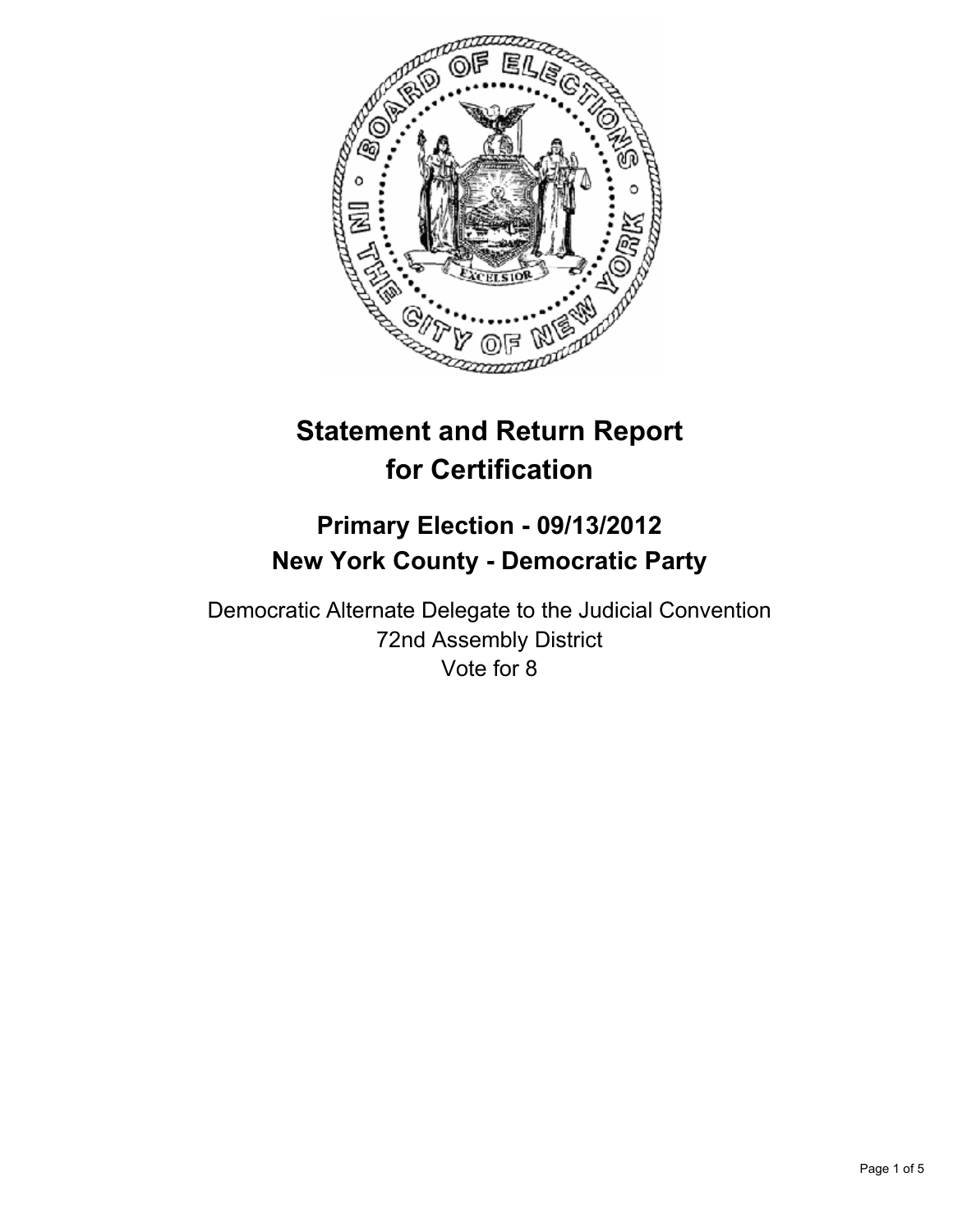

#### **Assembly District 72**

| PUBLIC COUNTER                                           | 7,702  |
|----------------------------------------------------------|--------|
| <b>EMERGENCY</b>                                         | 0      |
| ABSENTEE/MILITARY                                        | 104    |
| <b>FEDERAL</b>                                           | 0      |
| SPECIAL PRESIDENTIAL                                     | 0      |
| <b>AFFIDAVIT</b>                                         | 188    |
| <b>Total Ballots</b>                                     | 7,994  |
| Less - Inapplicable Federal/Special Presidential Ballots | 0      |
| <b>Total Applicable Ballots</b>                          | 7,994  |
| <b>ISAAC GARCIA</b>                                      | 1,046  |
| XIOMARA GARCIA                                           | 1,335  |
| <b>ELIZABETH PEPIN</b>                                   | 1,254  |
| <b>ZILA ACOSTA</b>                                       | 927    |
| <b>ONEIDA LOPEZ</b>                                      | 1,285  |
| <b>MICHAEL ORTIZ</b>                                     | 1,087  |
| <b>MARIA L. MORILLO</b>                                  | 1,471  |
| <b>MARTHA RODRIGUEZ</b>                                  | 1,489  |
| <b>LESLY ALMANZAR</b>                                    | 997    |
| ADA A INFANTE                                            | 900    |
| JUDITH CRUZ                                              | 1,109  |
| <b>JOSE CEPEDA</b>                                       | 1,070  |
| ROLANDO D. INFANTE                                       | 766    |
| ADRIANO ESPAILLAT (WRITE-IN)                             | 1      |
| ASACIA JIMENEZ (WRITE-IN)                                | 3      |
| <b>BOBBIE GAMBLE (WRITE-IN)</b>                          | 2      |
| CARLA ZANONI (WRITE-IN)                                  | 1      |
| CHRISTINE MARIE DIAMOND (WRITE-IN)                       | 1      |
| DAVID JOSEPH DIAMOND (WRITE-IN)                          | 1      |
| DOUGLAS DIAMOND (WRITE-IN)                               | 1      |
| ERIN ROONEY (WRITE-IN)                                   | 1      |
| <b>GABRIEL ROSA (WRITE-IN)</b>                           | 1      |
| JASON ROSENBERG (WRITE-IN)                               | 1      |
| JOHN C. DENCH (WRITE-IN)                                 | 1      |
| JOHN E. ROGERS (WRITE-IN)                                | 1      |
| JOHNNY RODRIGUES (WRITE-IN)                              | 1      |
| KENYA M JOHNSON (WRITE-IN)                               | 1      |
| MANNY DE LOS SANTO (WRITE-IN)                            | 1      |
| MARY A BARKER (WRITE-IN)                                 | 1      |
| NETTIA BANTON (WRITE-IN)                                 | 1      |
| PAMELA POLAND (WRITE-IN)                                 | 1      |
| ROBERT GEORGE HANSEN (WRITE-IN)                          | 1      |
| RUBEN D VARGAS (WRITE-IN)                                | 1      |
| SIG HOLZER (WRITE-IN)                                    | 1      |
| UNATTRIBUTABLE WRITE-IN (WRITE-IN)                       | 271    |
| WINSTON BANTON (WRITE-IN)                                | 1      |
| <b>Total Votes</b>                                       | 15,032 |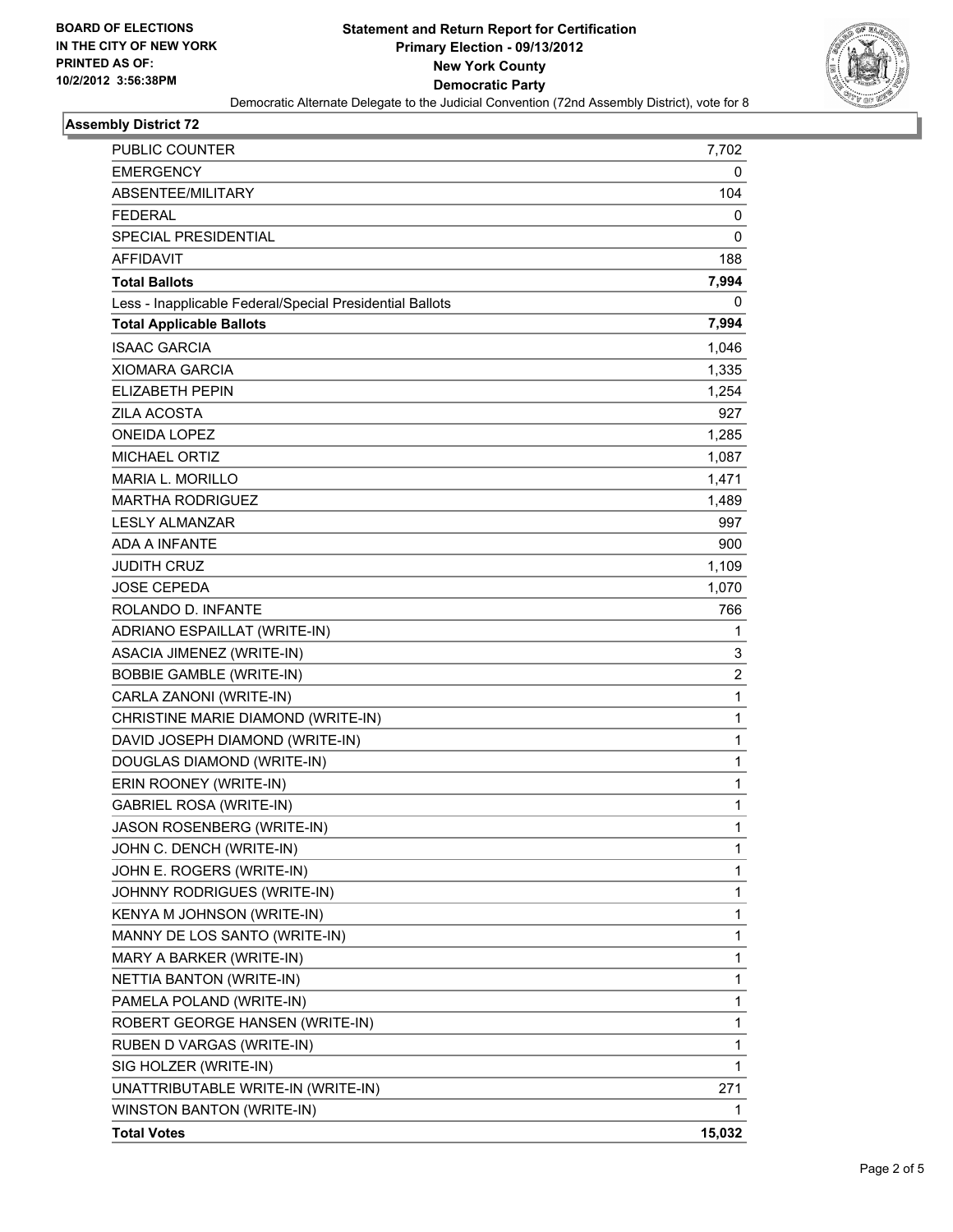

Democratic Alternate Delegate to the Judicial Convention (72nd Assembly District), vote for 8 Unrecorded 48,920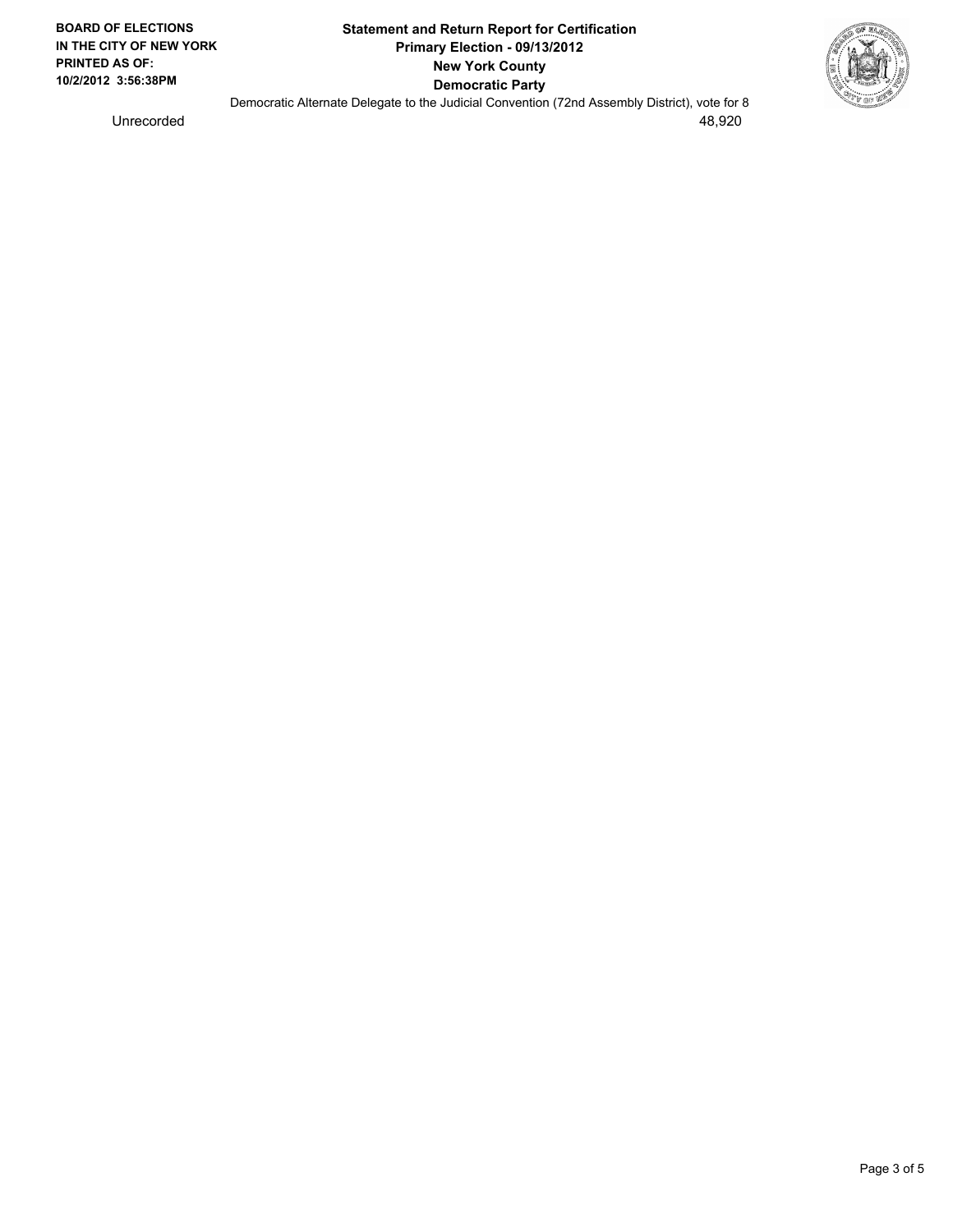## **Statement and Return Report for Certification Primary Election - 09/13/2012 New York County Democratic Party** Democratic Alternate Delegate to the Judicial Convention (72nd Assembly District), vote for 8



#### **Total for Democratic Alternate Delegate to the Judicial Convention (72nd Assembly District) - New York County**

| <b>PUBLIC COUNTER</b>                                    | 7,702        |
|----------------------------------------------------------|--------------|
| <b>EMERGENCY</b>                                         | 0            |
| ABSENTEE/MILITARY                                        | 104          |
| <b>FEDERAL</b>                                           | 0            |
| SPECIAL PRESIDENTIAL                                     | 0            |
| AFFIDAVIT                                                | 188          |
| <b>Total Ballots</b>                                     | 7,994        |
| Less - Inapplicable Federal/Special Presidential Ballots | 0            |
| <b>Total Applicable Ballots</b>                          | 7,994        |
| <b>ISAAC GARCIA</b>                                      | 1,046        |
| XIOMARA GARCIA                                           | 1,335        |
| <b>ELIZABETH PEPIN</b>                                   | 1,254        |
| <b>ZILA ACOSTA</b>                                       | 927          |
| <b>ONEIDA LOPEZ</b>                                      | 1,285        |
| MICHAEL ORTIZ                                            | 1,087        |
| <b>MARIA L. MORILLO</b>                                  | 1,471        |
| <b>MARTHA RODRIGUEZ</b>                                  | 1,489        |
| <b>LESLY ALMANZAR</b>                                    | 997          |
| ADA A INFANTE                                            | 900          |
| <b>JUDITH CRUZ</b>                                       | 1,109        |
| <b>JOSE CEPEDA</b>                                       | 1,070        |
| ROLANDO D. INFANTE                                       | 766          |
| ADRIANO ESPAILLAT (WRITE-IN)                             | 1            |
| ASACIA JIMENEZ (WRITE-IN)                                | 3            |
| <b>BOBBIE GAMBLE (WRITE-IN)</b>                          | 2            |
| CARLA ZANONI (WRITE-IN)                                  | $\mathbf{1}$ |
| CHRISTINE MARIE DIAMOND (WRITE-IN)                       | 1            |
| DAVID JOSEPH DIAMOND (WRITE-IN)                          | $\mathbf{1}$ |
| DOUGLAS DIAMOND (WRITE-IN)                               | 1            |
| ERIN ROONEY (WRITE-IN)                                   | 1            |
| <b>GABRIEL ROSA (WRITE-IN)</b>                           | $\mathbf{1}$ |
| JASON ROSENBERG (WRITE-IN)                               | 1            |
| JOHN C. DENCH (WRITE-IN)                                 | 1            |
| JOHN E. ROGERS (WRITE-IN)                                | 1            |
| JOHNNY RODRIGUES (WRITE-IN)                              | 1            |
| KENYA M JOHNSON (WRITE-IN)                               | 1            |
| MANNY DE LOS SANTO (WRITE-IN)                            | 1            |
| MARY A BARKER (WRITE-IN)                                 | 1            |
| NETTIA BANTON (WRITE-IN)                                 | 1            |
| PAMELA POLAND (WRITE-IN)                                 | 1            |
| ROBERT GEORGE HANSEN (WRITE-IN)                          | 1            |
| RUBEN D VARGAS (WRITE-IN)                                | 1            |
| SIG HOLZER (WRITE-IN)                                    | 1            |
| UNATTRIBUTABLE WRITE-IN (WRITE-IN)                       | 271          |
| WINSTON BANTON (WRITE-IN)                                | 1            |
| <b>Total Votes</b>                                       | 15,032       |
|                                                          |              |